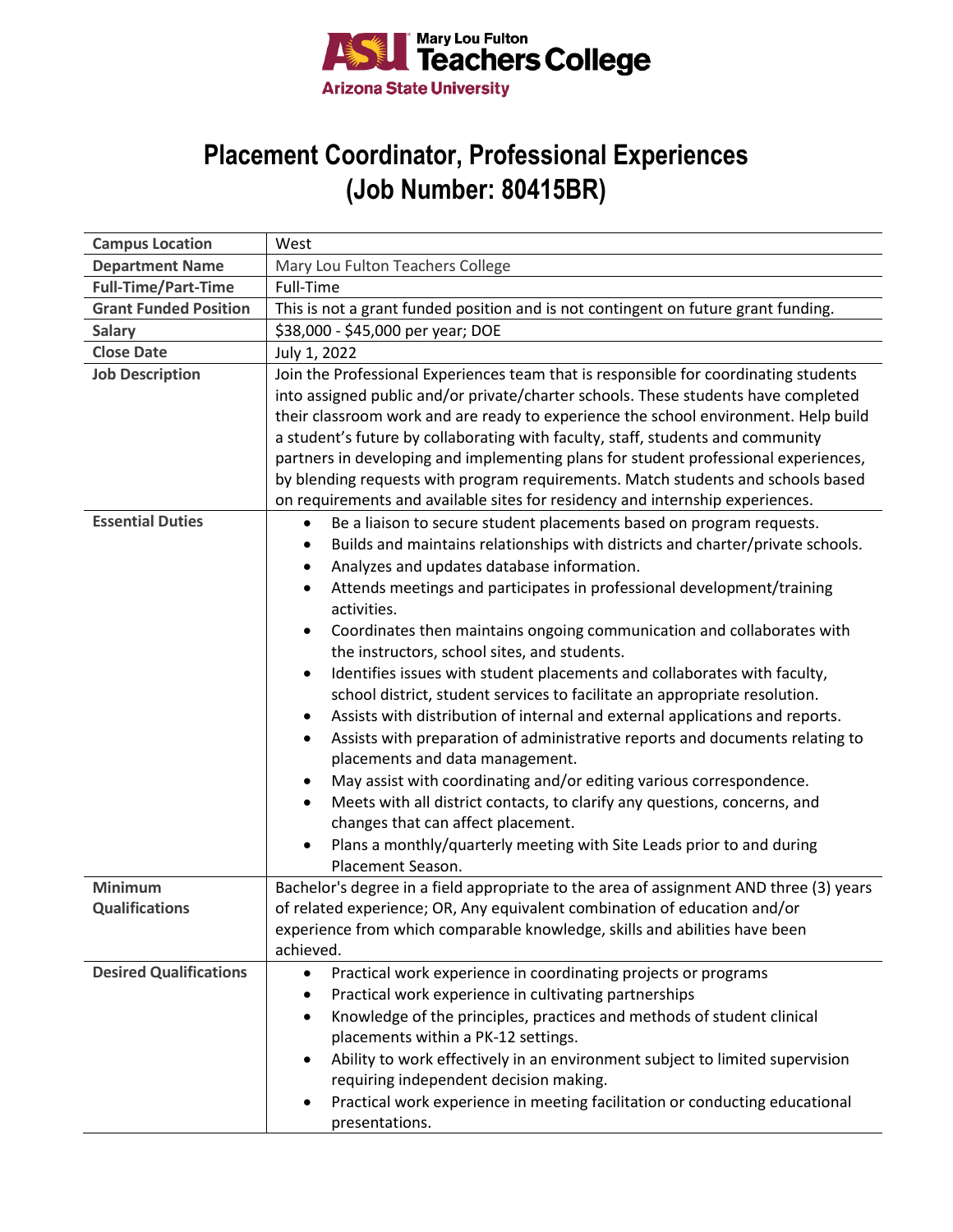

**Arizona State University** 

|                             | Skill in establishing and maintaining effective working relationships.                                                                  |
|-----------------------------|-----------------------------------------------------------------------------------------------------------------------------------------|
|                             | Effective verbal and written communication skills.                                                                                      |
|                             | Proficient in computer applications, particularly excel.<br>٠                                                                           |
|                             | Strong organization and time management skills.<br>٠                                                                                    |
| <b>Working Environment</b>  | Activities are performed in an environmentally controlled office setting<br>$\bullet$                                                   |
|                             | subject to extended periods of sitting, keyboarding and manipulating a                                                                  |
|                             | computer mouse                                                                                                                          |
|                             | Frequently required to stand for varying lengths of time and walk moderate                                                              |
|                             | distances to perform work                                                                                                               |
|                             | Frequent bending, reaching, lifting, pushing and pulling up to 25 pounds                                                                |
|                             | Regular activities require ability to quickly change priorities which may                                                               |
|                             | include and/or are subject to resolution of conflicts                                                                                   |
|                             | Ability to clearly communicate verbally, read, write, see and hear to perform                                                           |
|                             | essential functions                                                                                                                     |
|                             | Frequent in state travel involving operation of a motor vehicle                                                                         |
|                             | Position receives regular review of objectives<br>٠                                                                                     |
| <b>Department Statement</b> | ASU's Mary Lou Fulton Teachers College creates knowledge, mobilizes people, and                                                         |
|                             | takes action to improve education. Nationally recognized as a leader in teacher                                                         |
|                             | preparation, leadership development and scholarly research, Mary Lou Fulton                                                             |
|                             | Teachers College prepares over 7,600 educators annually. MLFTC faculty create                                                           |
|                             | knowledge by drawing from a wide range of academic disciplines to gain insight into                                                     |
|                             | important questions about the process of learning, the practice of teaching and the                                                     |
|                             | effects of education policy. MLFTC mobilizes people through bachelor's, master's                                                        |
|                             | and doctoral degree programs, through non-degree professional development                                                               |
|                             | programs and through socially embedded, multilateral community engagement.                                                              |
|                             | MLFTC takes action by bringing people and ideas together to increase the capabilities                                                   |
|                             | of individual educators and the performance of education systems.                                                                       |
|                             | Aligned with ASU's commitment to justice, equity, diversity and inclusion, MLFTC is                                                     |
|                             | committed to advancing systemic equity in our curricula, programming and                                                                |
|                             | institutional relationships. The college's core value of Principled Innovation connects                                                 |
|                             | individual decision making to the pursuit of systemic equity.                                                                           |
| <b>ASU Statement</b>        | Arizona State University is a new model for American higher education, an                                                               |
|                             | unprecedented combination of academic excellence, entrepreneurial energy and                                                            |
|                             | broad access. This New American University is a single, unified institution                                                             |
|                             | comprising four differentiated campuses positively impacting the economic, social,                                                      |
|                             | cultural and environmental health of the communities it serves. Its research is                                                         |
|                             | inspired by real world application blurring the boundaries that traditionally                                                           |
|                             | separate academic disciplines. ASU serves more than 80,000 students in                                                                  |
|                             | metropolitan Phoenix, Arizona, the nation's fifth largest city. ASU champions                                                           |
|                             | intellectual and cultural diversity, and welcomes students from all fifty states and<br>more than one hundred nations across the globe. |
|                             |                                                                                                                                         |
|                             | ASU is a tobacco-free university. For details visit https://wellness.asu.edu/explore-                                                   |
|                             | wellness/body/alcohol-and-drugs/tobacco                                                                                                 |
|                             |                                                                                                                                         |
|                             | Arizona State University is a VEVRAA Federal Contractor and an Equal                                                                    |
|                             | Opportunity/Affirmative Action Employer. All qualified applicants will be considered                                                    |